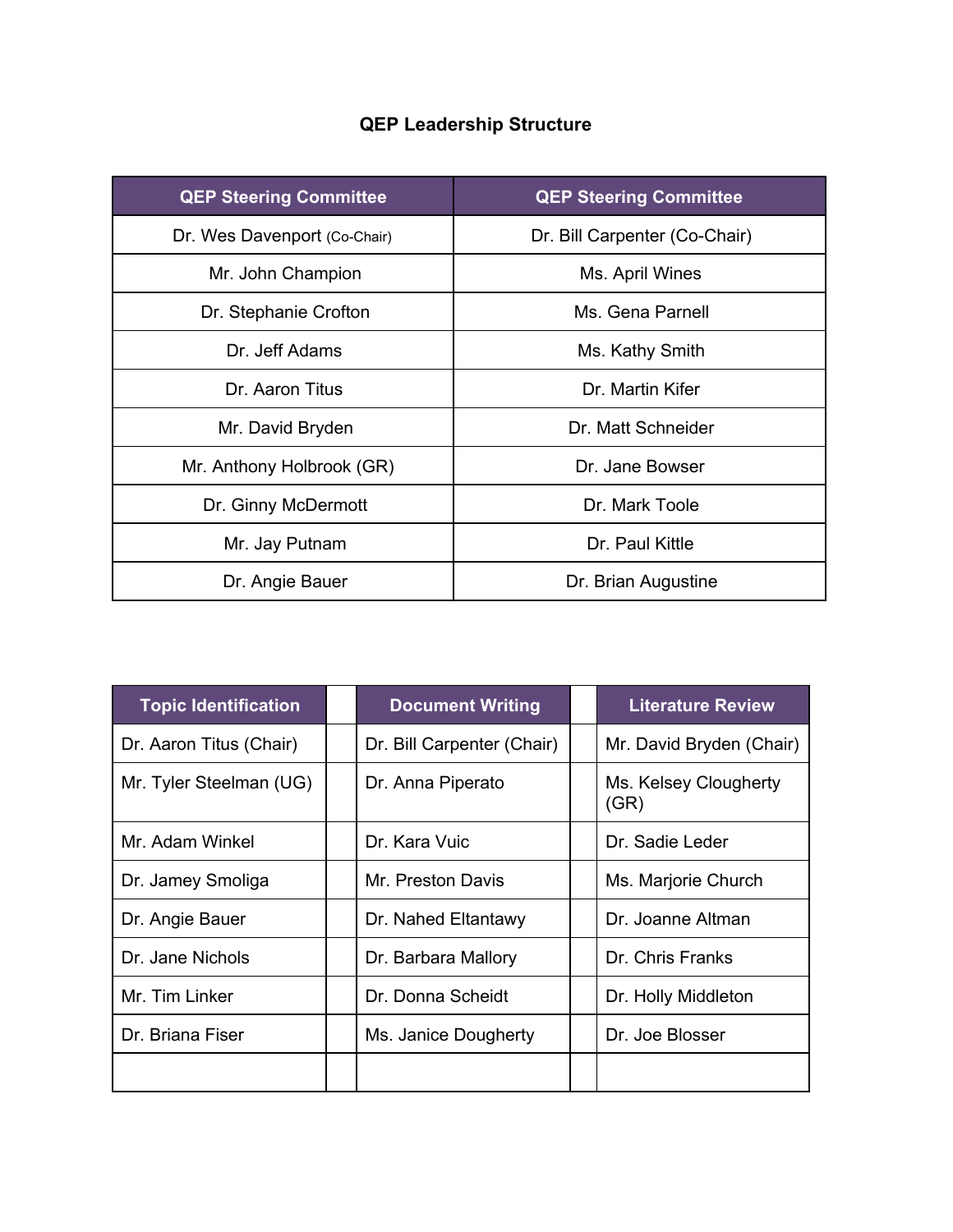| <b>Implementation</b>   | <b>Communications and</b><br><b>Website Design &amp;</b><br><b>Oversight</b> | <b>Student Learning</b><br><b>Outcomes and</b><br><b>Assessment</b> |
|-------------------------|------------------------------------------------------------------------------|---------------------------------------------------------------------|
| Dr. Mark Toole (Chair)  | Dr. Ginny McDermott<br>(Co-Chair)                                            | Dr. Martin Kifer<br>(Co-Chair)                                      |
| Dr. Dennis Carroll      | Dr. Jane Bowser<br>(Co-Chair)                                                | Dr. Matt Schneider<br>(Co-Chair)                                    |
| Ms. Tracy Collum        | Ms. Pam Haynes                                                               | Dr. Chris Lootens                                                   |
| Dr. Beth Holder         | Mr. Bradley Lambert                                                          | Dr. Jenn Brandt                                                     |
| Dr. Heather Ahn-Redding | Ms. Jill Thompson                                                            | Ms. Bridget Holcombe                                                |
| Dr. Tjai Nielsen        | Ms. Jessica Liverman<br>(GR)                                                 | Dr. Dustin Johnson                                                  |
| Ms. Debbie Butt         | Ms. Hillary Kokajko                                                          | Dr. Jenny Lukow                                                     |
| Dr. Mike McCully        | Ms. Andrea Kennedy                                                           | Dr. Kim Reich                                                       |
| Dr. Clint Corcoran      | Mr. Justin Rascoe                                                            | <b>Undergraduate Student</b>                                        |

# **Committee Descriptions**

# **Steering Committee**

The QEP steering committee consists of two co-chairs, the chairs of each QEP subcommittee, and the president of the Student Government Association. The primary function of the steering committee is to ensure that each element of QEP development is coordinated and carried out in an efficient, complete, and timely manner. Ultimately, the steering committee will be responsible for delivering to the University Reaffirmation Leadership Team a completed Quality Enhancement Plan.

The QEP steering committee will meet 1-2 times per month. The focus of these meetings will vary depending on the phase of QEP development, but the principal goals of these meetings will be to:

a) Keep all participants in the QEP development process informed of each subcommittee's progress;

b) Vote on motions relevant to topic selection, communication strategies, and other aspects of QEP development;

c) Identify specific action steps designed to move the QEP forward;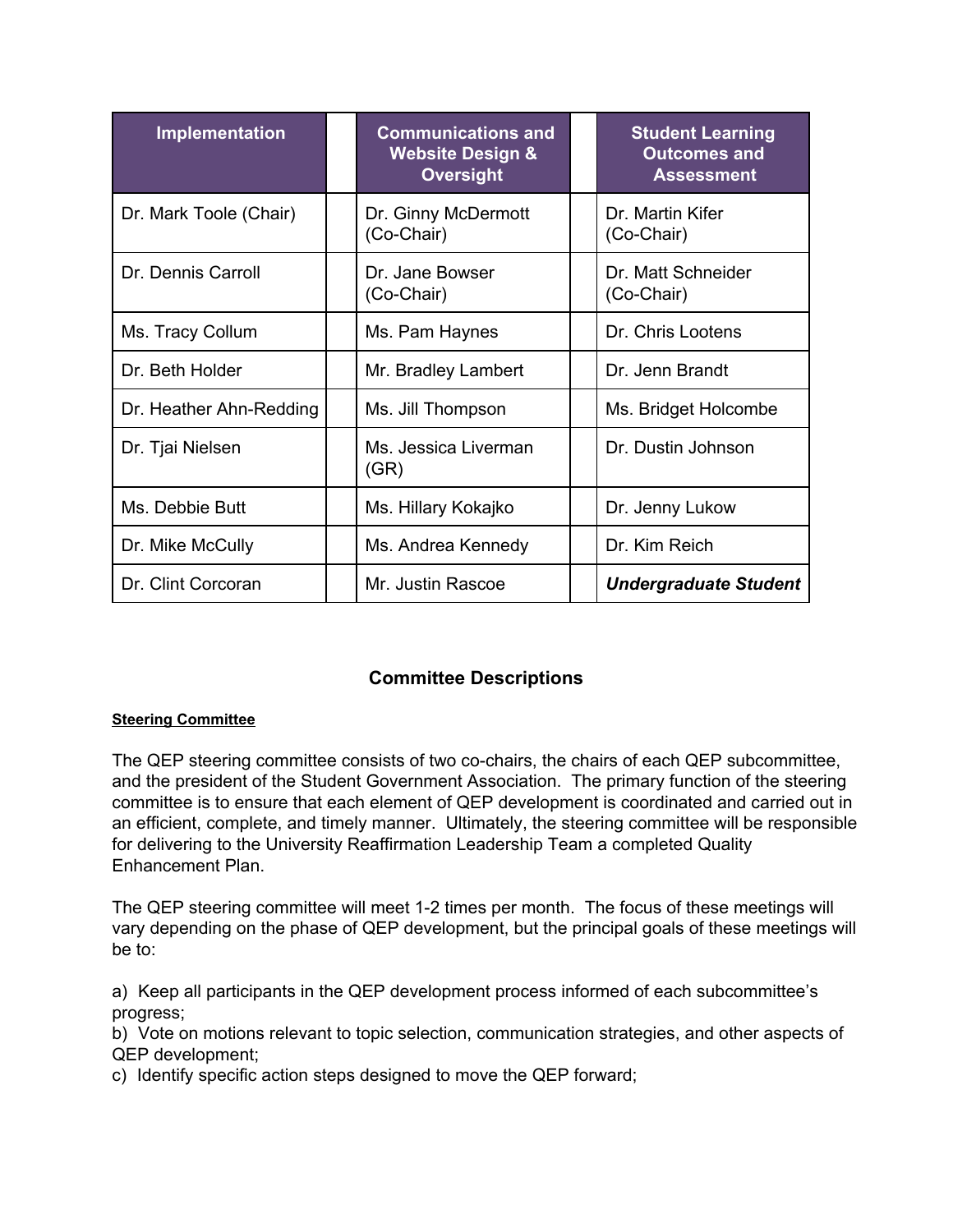# **Topic Identification Subcommittee**

The main charge of this subcommittee is to identify potential QEP topics that are creative and vital to the long-term improvement of student learning at High Point University. Components of this charge include:

a) Keeping detailed records (e.g., meeting minutes, procedural notes, etc.) of all subcommittee actions;

b) Ensuring that the identification and selection of appropriate QEP topics involves all appropriate campus constituencies;

c) Using assessment and other kinds of data to ground the QEP in the University's ongoing planning and evaluation processes;

d) Developing and implementing methods for obtaining feedback from campus constituencies

on potential QEP topics, including surveys, focus groups, meetings with constituent groups, etc.; e) Ensuring that the potential topics are clear and easy to understand;

f) Presenting to the QEP steering committee the data, narrative, and documentation related to each potential QEP topic arrived at through the processes outlined in items a) through c);

# **Literature Review Subcommittee**

The Literature Review Subcommittee is tasked with ensuring that the chosen QEP topic is appropriately grounded in the relevant research and best practices in the field. Given that the QEP is expected to adhere to the high standards of publishable research, the Literature Review Subcommittee plays the important role of contextualizing the QEP in contemporary scholarship. Specific responsibilities of this subcommittee include:

a) Keeping detailed records (e.g., meeting minutes, procedural notes, etc.) of all subcommittee actions;

b) Assembling and summarizing research articles, data summaries, accounts of best practices, and other sources of information related to the chosen QEP topic.

c) Initiating contact with experts in the chosen QEP topic to discuss emerging trends or other subjects that may not be available in archived sources;

d) Writing a complete literature review of the QEP topic and submitting it to the Steering Committee for review and approval;

e) Undertaking revision work as requested by the QEP Steering Committee;

# **Communications and Website Design Subcommittee**

The Communications and Website Design Subcommittee is responsible for developing and implementing communication strategies designed to reach the broadest range of University constituencies. These communication strategies should cover the full period of QEP development. In addition, the Subcommittee oversees the design, development, and update of the QEP website. Specific responsibilities of this subcommittee include:

a) Keeping detailed records (e.g., meeting minutes, procedural notes, etc.) of all subcommittee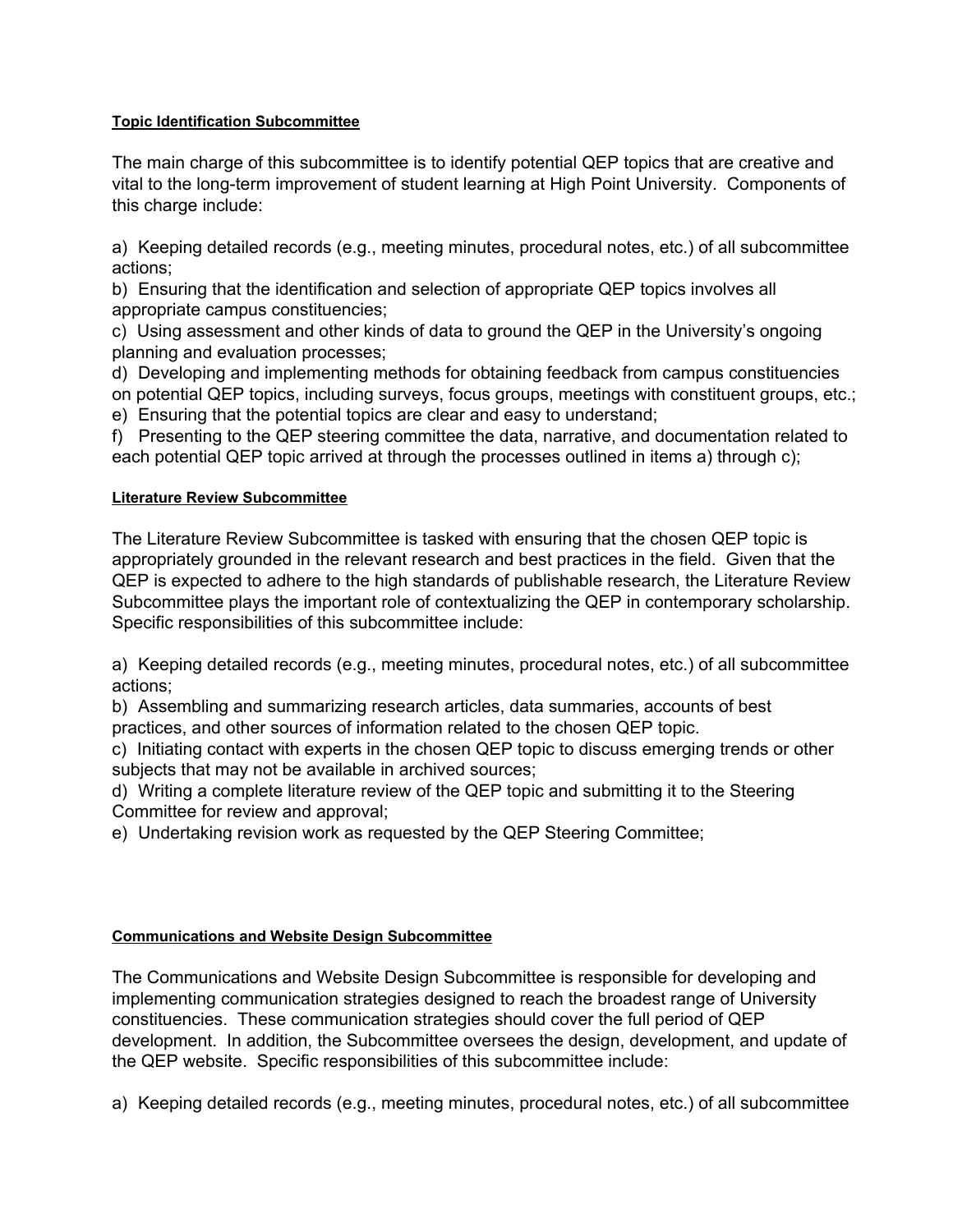actions;

b) Determining creative ways to engage university constituencies in the process of QEP topic identification;

c) Developing creative strategies for promoting and advertising the selected QEP topic to all university constituencies;

d) Submitting proposed communication strategies to the Steering Committee for review and approval;

e) Maintaining QEP awareness among university constituencies throughout the entire reaffirmation process;

f) Creating an attractive university website designed to both share and receive information about the QEP;

- g) Updating the website as new information becomes available;
- h) Ensuring consistency of messages across different media outlets;
- i) Submitting website design ideas to the Steering Committee for review and approval;
- j) Undertaking revision work as requested by the QEP Steering Committee;

# **Implementation Subcommittee**

The Implementation Subcommittee is charged with identifying specific actions that need to be taken in order to bring about the desired enhancement of student learning. This work is comprehensive and farreaching, covering areas as diverse as financial resources, staffing implications, and roll-out timelines. Specific responsibilities of this subcommittee include:

a) Keeping detailed records (e.g., meeting minutes, procedural notes, etc.) of all subcommittee actions;

b) Identifying and articulating the financial costs associated with QEP implementation, and developing a three-year budget describing these costs;

c) Identifying and articulating resource needs (staffing, space, equipment, etc.) associated with QEP implementation;

d) Identifying and articulating all possible ramifications of the QEP, including modifications to policies and procedures, adjustments to faculty loads, reallocations of funds, development of a support infrastructure, etc.;

e) Identifying and articulating an administrative structure for the implementation and ongoing operation of the QEP;

f) Develop an implementation timeline that describes how the QEP will be rolled out in an orderly and manageable sequence;

g) Submitting a complete implementation plan to the Steering Committee for review and approval;

h) Undertaking revision work as requested by the QEP Steering Committee;

# **Student Learning Outcomes and Assessment Subcommittee**

The main objective of the Student Learning Outcomes and Assessment Subcommittee is to draft specific, well-defined learning goals related to the QEP topic voted on by the Steering Committee and approved by the faculty and administration of the University. In addition, this Subcommittee focuses on the development of assessment plans related to both QEP